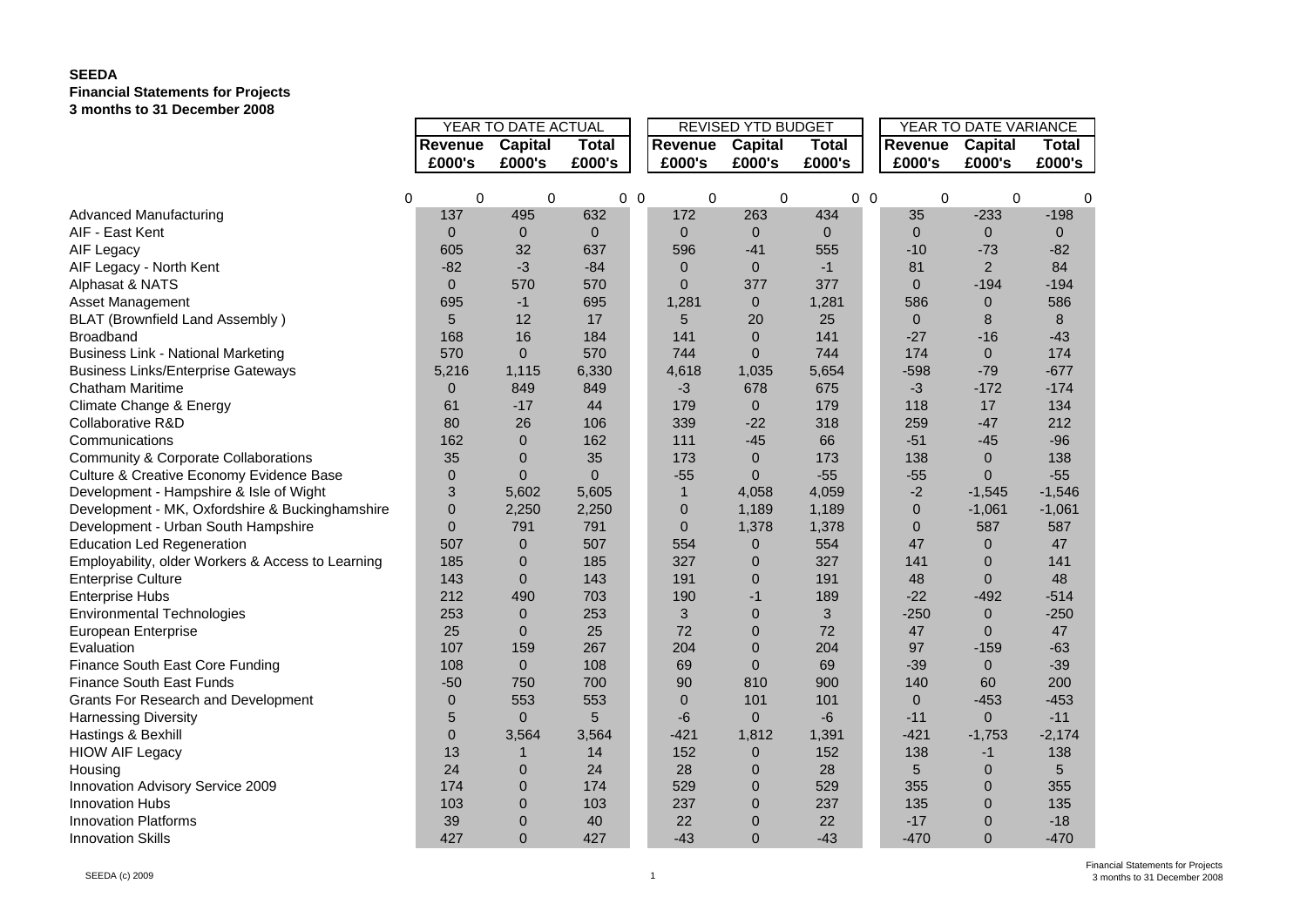## **SEEDA Financial Statements for Projects 3 Months to 31 December 2008**

|                                               | YEAR TO DATE ACTUAL |                |                |                | REVISED YTD BUDGET |                | YEAR TO DATE VARIANCE |                |              |  |
|-----------------------------------------------|---------------------|----------------|----------------|----------------|--------------------|----------------|-----------------------|----------------|--------------|--|
|                                               | Revenue             | Capital        | <b>Total</b>   | Revenue        | <b>Capital</b>     | <b>Total</b>   | Revenue               | Capital        | <b>Total</b> |  |
|                                               | £000's              | £000's         | £000's         | £000's         | £000's             | £000's         | £000's                | £000's         | £000's       |  |
|                                               |                     |                |                |                |                    |                |                       |                |              |  |
| <b>International Trade Sector Advisors</b>    | 0                   | $\mathbf 0$    | $\mathbf 0$    | $\mathbf 1$    | 0                  | 1              | 1                     | $\mathbf 0$    | $\mathbf 1$  |  |
| Inwards Investment                            | 887                 | $\mathbf{0}$   | 887            | 706            | -9                 | 697            | $-182$                | $-9$           | $-191$       |  |
| ΙT                                            | $-23$               | 36             | 13             | $\mathbf{0}$   | 268                | 268            | 23                    | 233            | 255          |  |
| Land & Property East                          | 20                  | 2,805          | 2,825          | 83             | 3,768              | 3,851          | 63                    | 963            | 1,026        |  |
| Locate in Kent                                | 127                 | 3              | 131            | $\Omega$       | 0                  | $\overline{0}$ | $-127$                | $-3$           | $-131$       |  |
| Making The Most Of 2012                       | 57                  | $\overline{0}$ | 57             | 104            | $\overline{0}$     | 104            | 47                    | $\Omega$       | 47           |  |
| Natural Resources And The Environment         | 23                  | $\mathbf 0$    | 23             | 33             | 10                 | 43             | 10                    | 10             | 20           |  |
| <b>Networks</b>                               | 42                  | $\Omega$       | 42             | $-53$          | $\mathbf{0}$       | $-53$          | $-94$                 | $\mathbf 0$    | $-94$        |  |
| New Paradigm - New Markets                    | $\overline{0}$      | $\Omega$       | $\mathbf{0}$   | 20             | 0                  | 20             | 20                    | 0              | 20           |  |
| <b>Office for National Statistics</b>         | 6                   | $\overline{0}$ | 6              | 50             | $\mathbf{0}$       | 50             | 44                    | $\mathbf 0$    | 44           |  |
| Office Improvements                           | $\Omega$            | 208            | 208            | $\Omega$       | 181                | 181            | $\Omega$              | $-27$          | $-27$        |  |
| Organisational Development                    | 191                 | $\mathbf{0}$   | 191            | 174            | $\pmb{0}$          | 174            | $-17$                 | $\mathbf 0$    | $-17$        |  |
| Partnerships                                  | $\overline{0}$      | $\Omega$       | $\mathbf{0}$   | $-89$          | $\overline{0}$     | $-89$          | $-89$                 | $\overline{0}$ | $-89$        |  |
| Performance Management                        | 27                  | $\overline{0}$ | 27             | $-10$          | $\overline{0}$     | $-10$          | $-37$                 | $\mathbf 0$    | $-37$        |  |
| Procurement & Competiton                      | 23                  | $\mathbf{0}$   | 23             | 202            | $\mathbf{0}$       | 202            | 179                   | $\mathbf 0$    | 179          |  |
| Regional Customer Relationship Management     | 50                  | 282            | 332            | 33             | 290                | 323            | $-17$                 | 8              | -9           |  |
| Regional Skills for Productivity Alliance/ESB | 159                 | $\mathbf{0}$   | 159            | 116            | $\mathbf{0}$       | 116            | $-43$                 | $\mathbf 0$    | $-43$        |  |
| Research                                      | 128                 | $\overline{0}$ | 128            | 14             | $\Omega$           | 14             | $-114$                | $\mathbf 0$    | $-114$       |  |
| <b>Rochester Riverside</b>                    | $\overline{0}$      | 77             | 77             | $\mathbf{0}$   | $-486$             | $-486$         | $\overline{0}$        | $-562$         | $-562$       |  |
| <b>RURAL - Business</b>                       | 137                 | 80             | 216            | $\mathbf{1}$   | 98                 | 98             | $-136$                | 18             | $-118$       |  |
| <b>RURAL - Communities</b>                    | 374                 | 122            | 496            | 171            | 46                 | 218            | $-203$                | $-76$          | $-279$       |  |
| <b>RURAL - Land based Business</b>            | 152                 | 110            | 262            | 220            | 84                 | 304            | 68                    | $-26$          | 42           |  |
| Science & Innovation Campuses                 | 23                  | 696            | 719            | 78             | 1,055              | 1,132          | 55                    | 359            | 413          |  |
| Sector Consortia                              | 466                 | $\mathbf{0}$   | 466            | 470            | $\overline{2}$     | 472            | $\overline{4}$        | $\overline{2}$ | 6            |  |
| Sector Skills/Training Pools                  | 338                 | $\Omega$       | 338            | 253            | $\overline{0}$     | 253            | $-85$                 | $\mathbf 0$    | $-85$        |  |
| SEEDA Cash Contribution - EIDEV               | $\overline{0}$      | $\Omega$       | $\mathbf{0}$   | $\Omega$       | $\overline{0}$     | $\overline{0}$ | $\Omega$              | $\overline{0}$ | $\Omega$     |  |
| SEE-IN                                        | $\overline{0}$      | $\Omega$       | $\mathbf{0}$   | $\overline{0}$ | $\Omega$           | $\mathbf{0}$   | $\mathbf{0}$          | $\Omega$       | $\Omega$     |  |
| Selective Finance For Investment              | $\overline{0}$      | 636            | 636            | $\overline{0}$ | $-723$             | $-723$         | $\mathbf{0}$          | $-1,359$       | $-1,359$     |  |
| Service Lean & Design for Business            | $\overline{0}$      | 89             | 89             | $\overline{0}$ | 254                | 254            | $\mathbf{0}$          | 164            | 164          |  |
| Socio-economic Evidence Base                  | $\overline{7}$      | $\Omega$       | $\overline{7}$ | 74             | $\mathbf 0$        | 74             | 67                    | $\mathbf{0}$   | 67           |  |
| South East England Properties                 | $\overline{0}$      | 18             | 18             | $\Omega$       | 90                 | 90             | $\mathbf{0}$          | 72             | 72           |  |
| South East Excellence                         | 134                 | $\mathbf{0}$   | 134            | 168            | $\mathbf 0$        | 168            | 34                    | $\mathbf{0}$   | 34           |  |
| <b>Strategic Development</b>                  | 227                 | $\overline{0}$ | 227            | $-231$         | 0                  | $-231$         | $-458$                | $\overline{0}$ | $-458$       |  |
| Strategic Influencing                         | 497                 | $\mathbf{0}$   | 497            | $-503$         | $\overline{0}$     | $-503$         | $-1,000$              | $\overline{0}$ | $-1,000$     |  |
| <b>Strategic Investment Framework</b>         | $\mathbf 0$         | 19             | 19             | $\mathbf{0}$   | $\overline{0}$     | $\mathbf 0$    | $\overline{0}$        | $-19$          | $-19$        |  |
| <b>Strategic Partnerships</b>                 | 77                  | $\overline{0}$ | 77             | $-85$          | $\overline{0}$     | $-85$          | $-161$                | $\overline{0}$ | $-161$       |  |
| <b>Strategic Support</b>                      | 4                   | $\mathbf 0$    | $\overline{4}$ | $-51$          | $\Omega$           | $-51$          | $-55$                 | $\mathbf 0$    | $-55$        |  |
| Strategy (RIF)                                | $\overline{0}$      | 179            | 179            | $\mathbf{0}$   | $-137$             | $-137$         | $\mathbf{0}$          | $-316$         | $-316$       |  |
|                                               |                     |                |                |                |                    |                |                       |                |              |  |